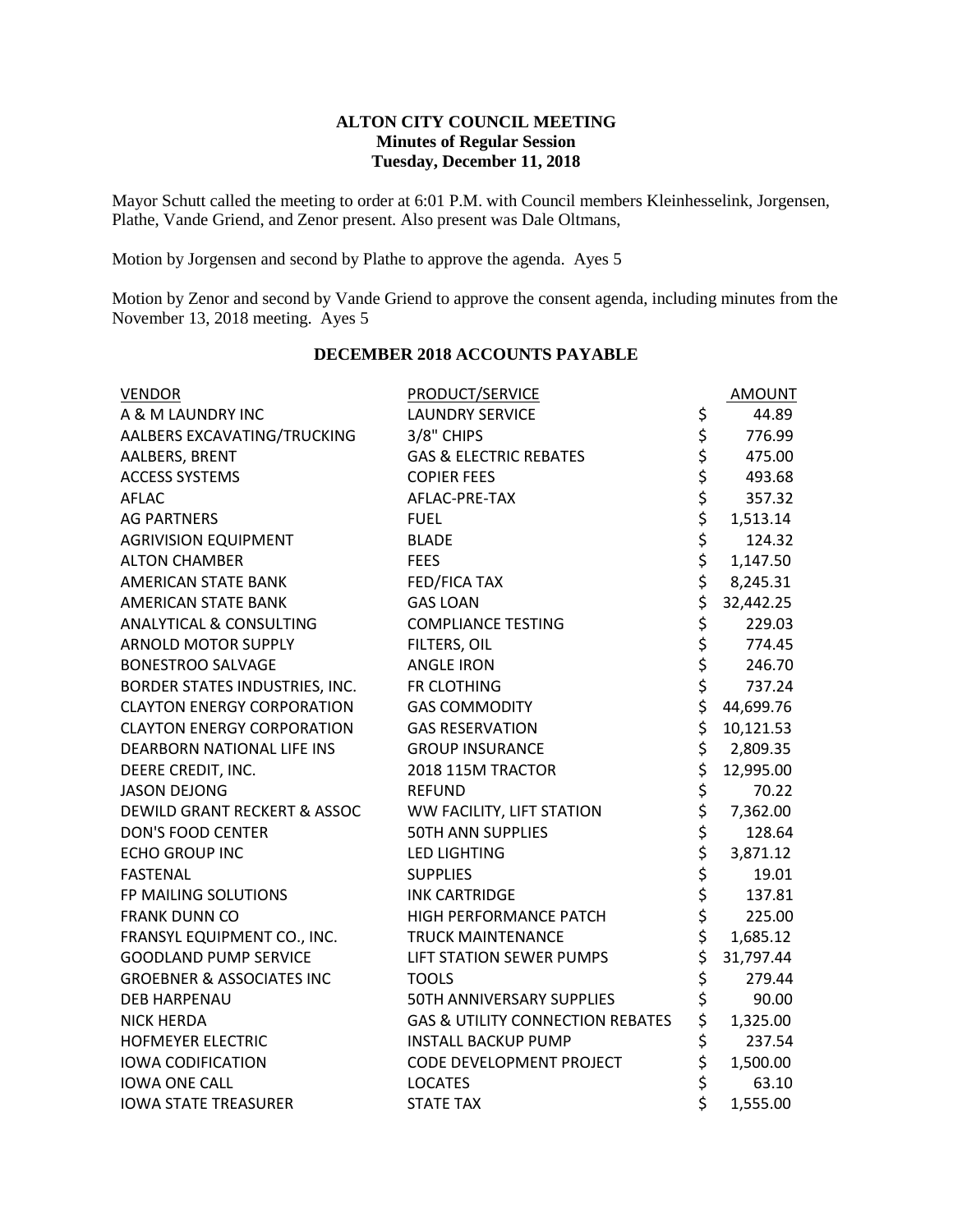| <b>IPERS COLLECTIONS</b>        | <b>IPERS</b>                         | \$                              | 5,670.27     |
|---------------------------------|--------------------------------------|---------------------------------|--------------|
| <b>JANITOR'S CLOSET</b>         | VACUUM                               | \$                              | 597.14       |
| <b>JEBRO INC</b>                | <b>CRS-2 CRACK SEALING OIL</b>       |                                 | 773.50       |
| KLAY LAW TRUST ACCOUNT          | PROPERTY PURCHASE                    |                                 | 20,000.00    |
| <b>DON KATT</b>                 | <b>REFUND</b>                        |                                 | 126.44       |
| <b>KOPETSKYS ACE</b>            | <b>HUMIDIFIER</b>                    |                                 | 156.95       |
| MARVS OUTDOOR POWER & EQUIP.    | OIL                                  |                                 | 226.19       |
| METERING & TECHNOLOGY SOL       | <b>METER</b>                         |                                 | 357.41       |
| MIDAMERICAN ENERGY              | <b>STREET LIGHTS</b>                 |                                 | 227.08       |
| MID SIOUX OPPORTUNITY           | <b>PROJECT SHARE</b>                 | やややややややややや                      | 20.00        |
| MIKES WELDING & REPAIR          | <b>SUPPLIES</b>                      |                                 | 73.15        |
| MISSOURI RIVER ENERGY           | <b>ELECTRIC</b>                      |                                 | 52,362.88    |
| MUNICIPAL SUPPLY INC OF OMAHA   | <b>STORM SEWER GRATE</b>             |                                 | 882.00       |
| MUNICIPAL UTIL-BILLS            | <b>UTILITIES</b>                     |                                 | 2,175.69     |
| <b>NCC</b>                      | <b>EMS TRAINING</b>                  | \$<br>\$                        | 10.00        |
| <b>NEAL CHASE LUMBER CO</b>     | <b>SUPPLIES</b>                      |                                 | 330.12       |
| O C AREA HEALTH FOUNDATION      | <b>NURSING HOME CONTRIBUTION</b>     | \$                              | 12,000.00    |
| ORANGE CITY MUNICIPAL UTILITIES | <b>BULK WATER</b>                    | \$                              | 7,003.20     |
| ONE OFFICE SOLUTION             | OFFICE SUPPLIES, CHAIR               | \$                              | 634.02       |
| ORANGE CITY HEALTH SYSTEM       | <b>TEST</b>                          | \$\$\$                          | 181.25       |
| <b>ORANGE CITY SANITATION</b>   | <b>GARBAGE HAULING</b>               |                                 | 6,656.15     |
| PAYROLL                         | <b>TOTAL PAYROLL CHECKS</b>          |                                 | 26,376.06    |
| <b>PCC</b>                      | <b>RESCUE BILLING</b>                | \$                              | 706.66       |
| <b>RANDY'S IRON WORKS INC</b>   | ADAPTOR, PIPE CAP                    |                                 | 82.30        |
| <b>RENT-ALL INC</b>             | VACUUM EXCAVATOR, JET VAC            |                                 | 230.10       |
| SIOUXLAND PRESS                 | <b>PUBLICATIONS</b>                  |                                 | 20.00        |
| SKARSHAUG TESTING LAB.          | <b>GLOVE CLEAN/TESTING</b>           |                                 | 61.58        |
| T & L TOOLS                     | <b>OIL DRAIN</b>                     |                                 | 135.00       |
| TOWN & COUNTRY IMPLEMENT        | OIL                                  | ややややや ややや                       | 95.20        |
| TREASURER - STATE OF IOWA       | <b>WATER EXCISE TAX</b>              |                                 | 1,196.00     |
| TREASURER - STATE OF IOWA       | <b>SALES TAX</b>                     |                                 | 2,807.00     |
| TRI-STATE COMMUNICATIONS, INC   | <b>RADIOS</b>                        | \$                              | 9,445.32     |
| TRI-STATE OVERHEAD SALES INC    | LINEAR RECEIVER, LINEAR REMOTE       | $\overline{\boldsymbol{\zeta}}$ | 285.00       |
| UNITYPOINT CLINIC-OCC MED       | <b>DRUG TEST</b>                     | \$                              | 42.00        |
| <b>USPS</b>                     | <b>POSTAGE</b>                       | \$                              | 500.00       |
| UTILITY EQUIPMENT CO.           | OIL - FIRE HYDRANTS                  | \$\$\$                          | 81.81        |
| UTILITY SAFETY & DESIGN         | <b>ODORANT</b>                       |                                 | 1,699.38     |
| UTILITY SALES & SERVICE         | <b>CABLE</b>                         |                                 | 199.33       |
| <b>VERIZON</b>                  | <b>CELL PHONES</b>                   | \$                              | 197.99       |
| <b>VISA</b>                     | SUPPLIES, TRAVEL/TRAINING            | \$                              | 930.06       |
| WELLMARK BLUE CROSS/BLUE SHIELD | <b>GROUP INSURANCE</b>               | \$                              | 9,247.64     |
| <b>WEST IOWA TELEPHONE</b>      | TELEPHONE, FAX, INTERNET             | \$                              | 561.73       |
|                                 | <b>TOTAL ACCOUNTS PAYABLE CHECKS</b> |                                 | \$333,943.50 |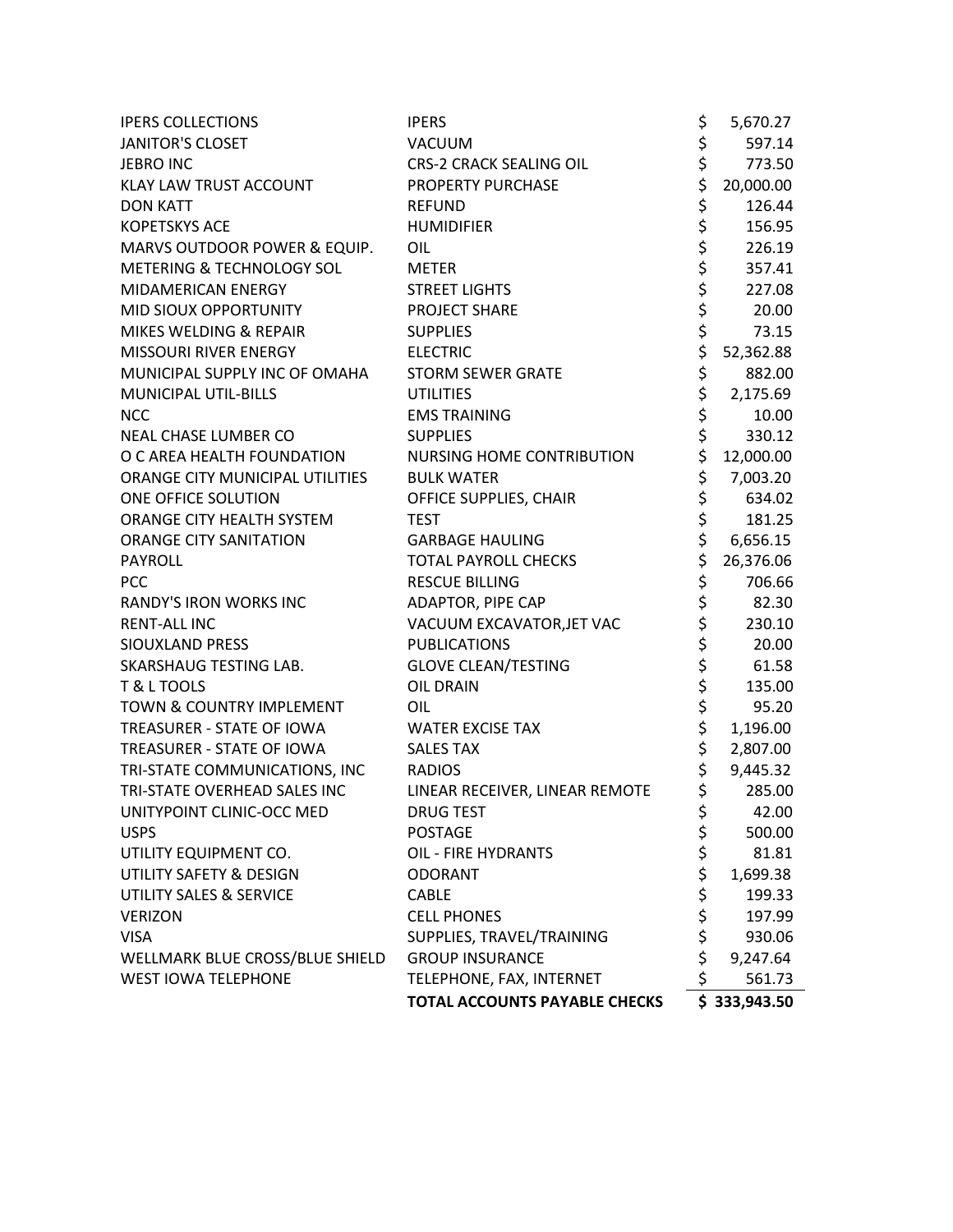### **TRANSFER OF FUNDS:**

### **RESOLUTION 18-34 "A RESOLUTION OF THE CITY COUNCIL OF ALTON, IOWA MAKING BUDGETED TRANSFER OF FUNDS FROM THE GENERAL FUND, RUT FUND, AND THE UTILITY FUNDS TO CAPITAL PROJECT FUNDS"** was introduced and moved for adoption by Council Member Kleinhesselink. Jorgensen seconded the motion to adopt.

Upon roll call vote, the following was recorded: Ayes: Jorgensen, Kleinhesselink, Plathe, Vande Griend, and Zenor Nays: None

Whereupon the Mayor declared the Resolution duly adopted.

### **PUBLIC ENERGY FACILITIES AUTHORITY (PEFA)**:

# **"RESOLUTION 18-35 "A RESOLUTION OF THE CITY COUNCIL OF ALTON, IOWA DESIGNATING AUTHORIZED REPRESENTATION TO THE PUBLIC ENERGY FACILITIES**

**AUTHORITY (PEFA)"** was introduced and moved for adoption by Council Member Zenor. Jorgensen seconded the motion to adopt.

Upon roll call vote, the following was recorded: Ayes: Jorgensen, Kleinhesselink, Plathe, Vande Griend, Zenor Nays: None

Whereupon the Mayor declared the Resolution duly adopted.

#### **PERSONNEL:**

## **"A RESOLUTION OF THE CITY COUNCIL OF ALTON, IOWA, SETTING SALARIES AND WAGES FOR APPOINTED OFFICERS AND EMPLOYEES OF THE CITY FOR FISCAL**

**YEAR 2018-2019"** was introduced and moved for adoption by Council Member Kleinhesselink. Plathe seconded the motion to adopt.

Upon roll call vote, the following was recorded: Ayes: Jorgensen, Kleinhesselink, Plathe, Vande Griend, and Zenor Nays: None

**VACATION/SICK TIME DONATION:** Oltmans presented a proposal to allow employees to donate vacation or sick time to assist an employee that has missed a large amount of work due to FMLA.

Motion by Vande Griend and second by Kleinhesselink to allow employees to donate vacation or sick time to assist an employee that has missed a large amount of work due to FMLA. Ayes 5

**EMPLOYEE BENEFITS PACKAGE:** Oltmans presented the employee benefits package for the next year.

Motion by Vande Griend and second by Kleinhesselink to approve the employee benefits package for the upcoming year. Ayes 5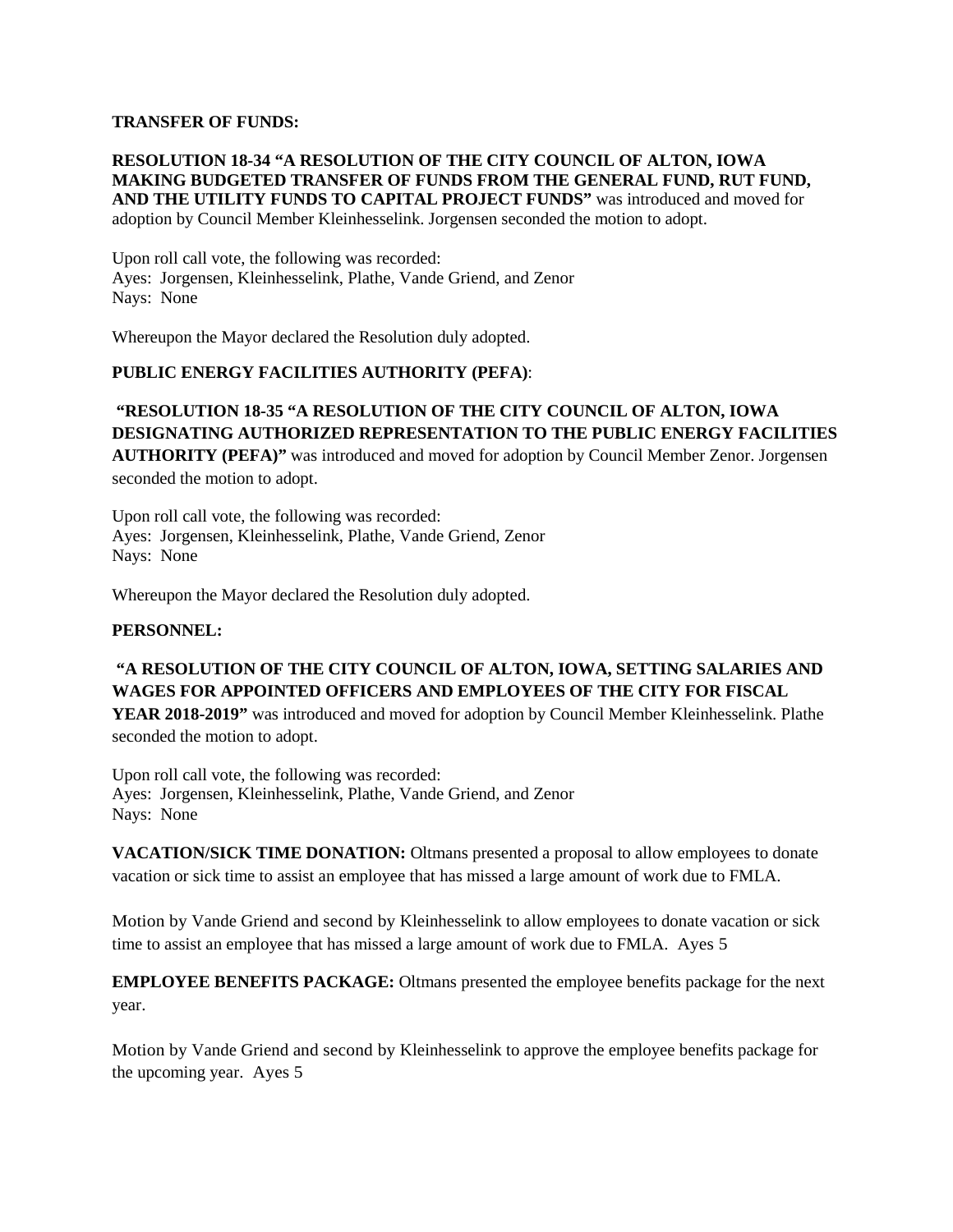**TRUCK PARKING: ORDINANCE 850 "AN ORDINANCE AMENDING THE CODE OF ORDINANCES BY ADDING A NEW SECTION 5.13 TRUCK, TRACTOR AND TRAILER PARKING LIMITED TO TITLE IV TRAFFIC AND STREETS, CHAPTER 1 TRAFFIC CODE, ARTICLE 5 – PARKING REGULATIONS"** was introduced and moved for adoption by Council Member Jorgensen. Zenor seconded the motion. The Mayor put the question upon the motion, and the roll being called, the vote thereon was as follows:

Ayes: Jorgensen, Kleinhesselink, Plathe, Vande Griend, and Zenor Nays: None

Whereupon the Mayor declared the motion carried and said proposed ordinance was given second vote for passage and placed on file before the Council for the third time.

**WASTEWATER UTILITY:** Sioux County Emergency Management is working on acquiring a group discount on pumps for Cities in the County. Due to the flooding that occurred in the past year, staff is recommending purchasing two four inch portable trash pumps to assist in times of high flows at the Division Street Lift Station.

Motion by Zenor and second by Plathe to approve the purchase of two four inch trash pumps. Ayes 5

**UTILITY RESERVES:** Oltmans presented a plan to invest in two five year CDs for surplus Electric Utility Funds at American State Bank.

Motion by Jorgensen and second by Vande Griend to approve investing in two five year CDs for surplus Electric Utility Funds at American State Bank. Ayes 5

**CITY ATTORNEY:** Oltmans presented the contract for services with Brad De Jong for 2019. There were no changes from the current contract.

Motion by Kleinhesselink and second by Jorgensen to approve the City Attorney Contract as presented for 2019. Ayes 5

**SGGC:** Zenor, representing SGCC, presented the slate of nominees for election to the SGCC board.

Motion by Kleinhesselink and second by Plathe to approve the slate of nominees for election to the SGCC board. Ayes 5

Zenor, representing SGCC, requested approval from the Council to sublet the kitchen to an outside vendor.

Motion by Vande Griend and second by Kleinhesselink to approve SGCC subletting the kitchen to the Gobblestop Turkey Shop, LLC. Ayes 5

**CODE OF ORDINANCES:** Discussion was held discontinuing work with NWIPD on updating the Code of Ordinances and to hire Iowa Codification to complete the process.

Motion by Kleinhesselink and second by Plathe to discontinue work with NWIPD updating the Code of Ordinances and to hire Iowa Codification to update the Code of Ordinances. Ayes 5